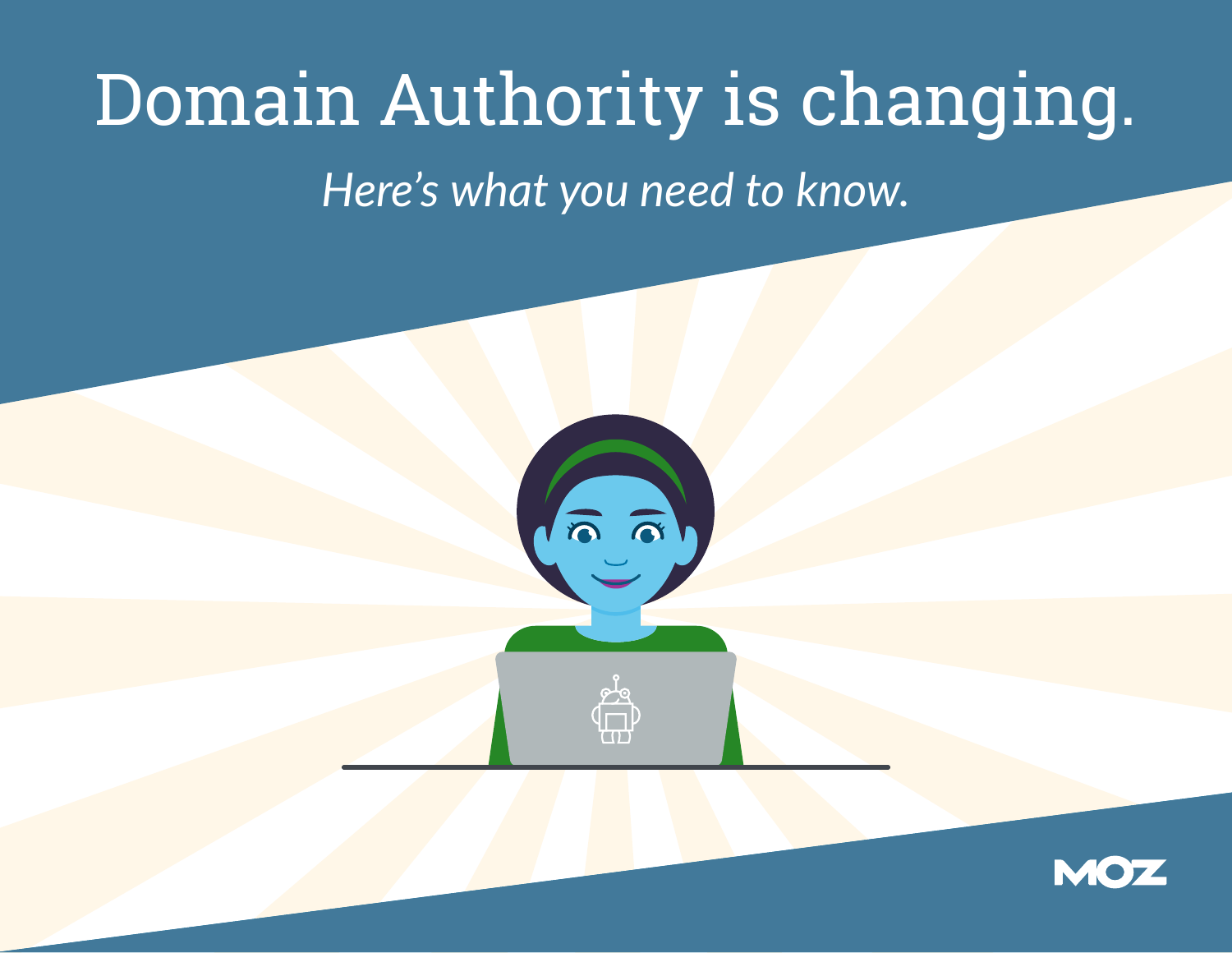### What is Domain Authority?

Domain Authority (DA) predicts the ranking ability of a website.

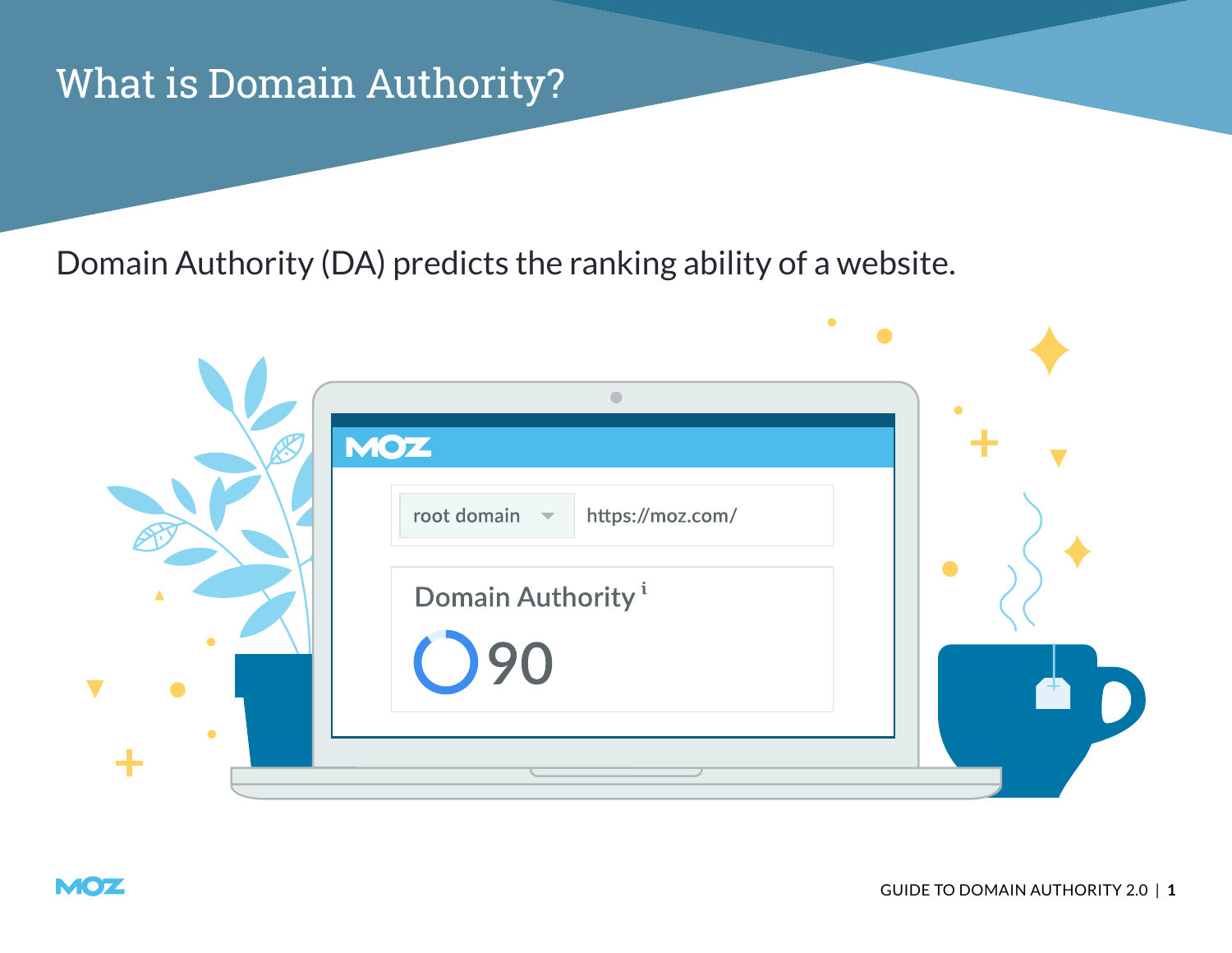### What is Domain Authority?

Higher DA scores indicate a higher chance of ranking in search engine results.

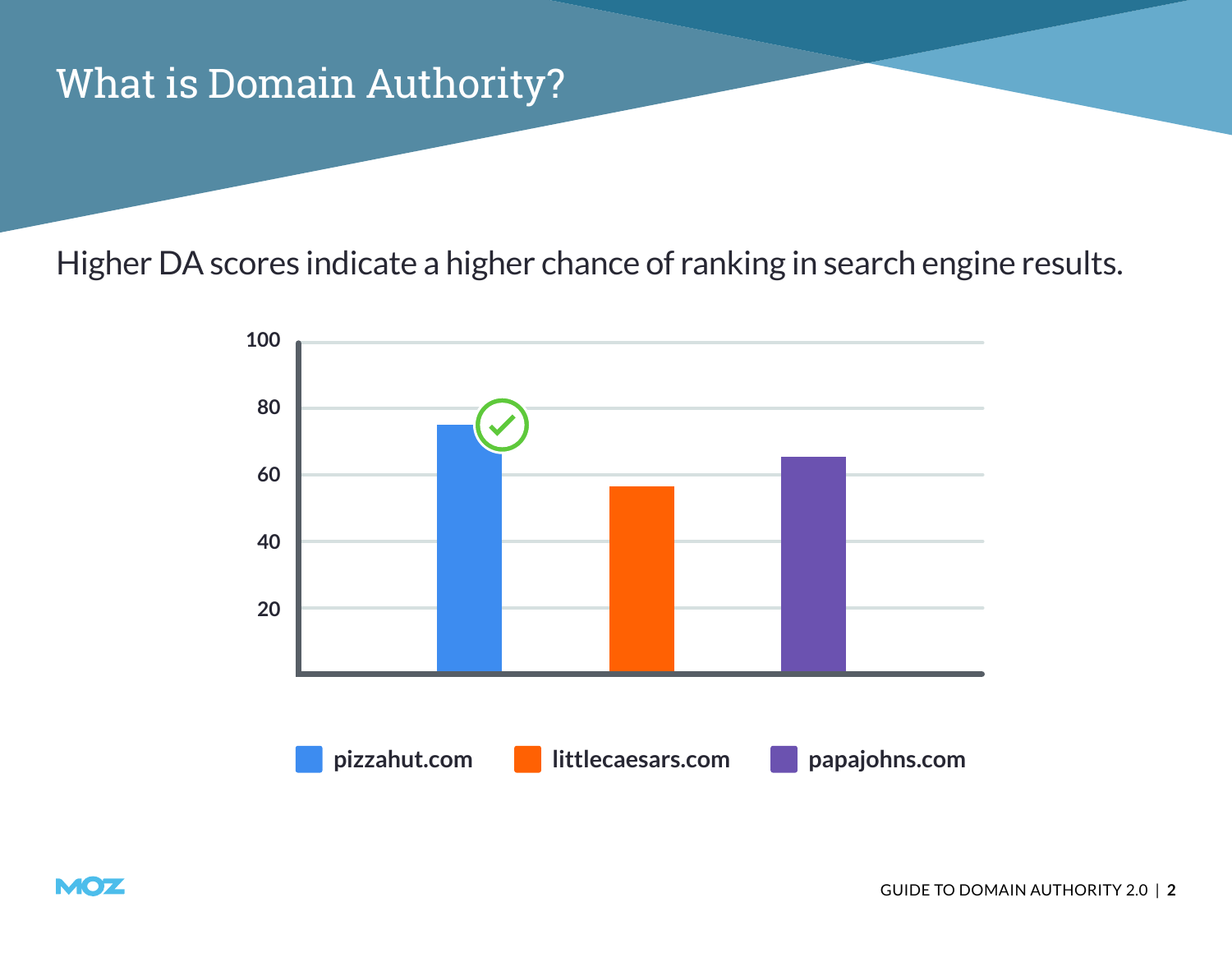### What is Domain Authority?

Domain Authority scores are based on factors from a domain's inbound links (backlinks).



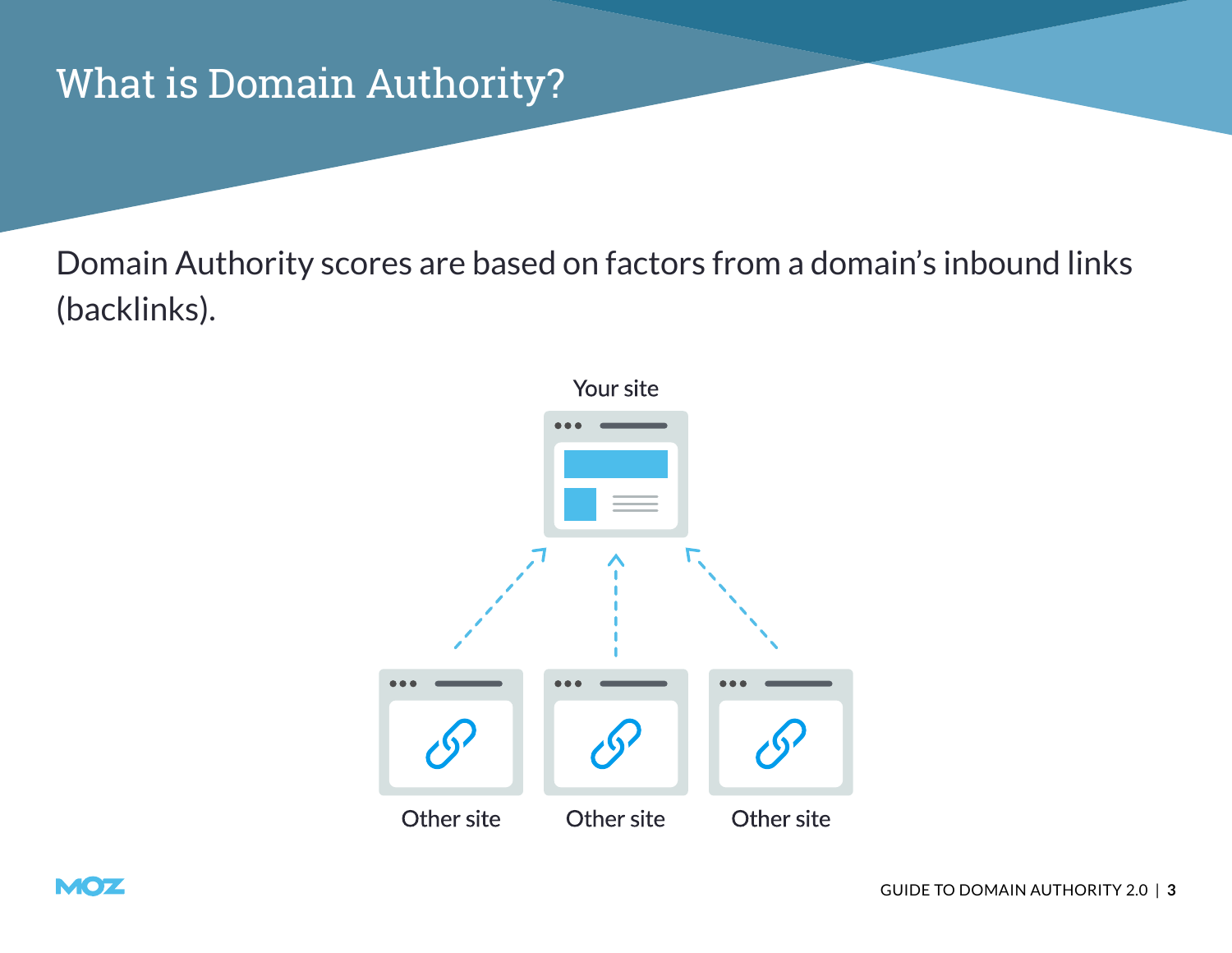# What's changing?

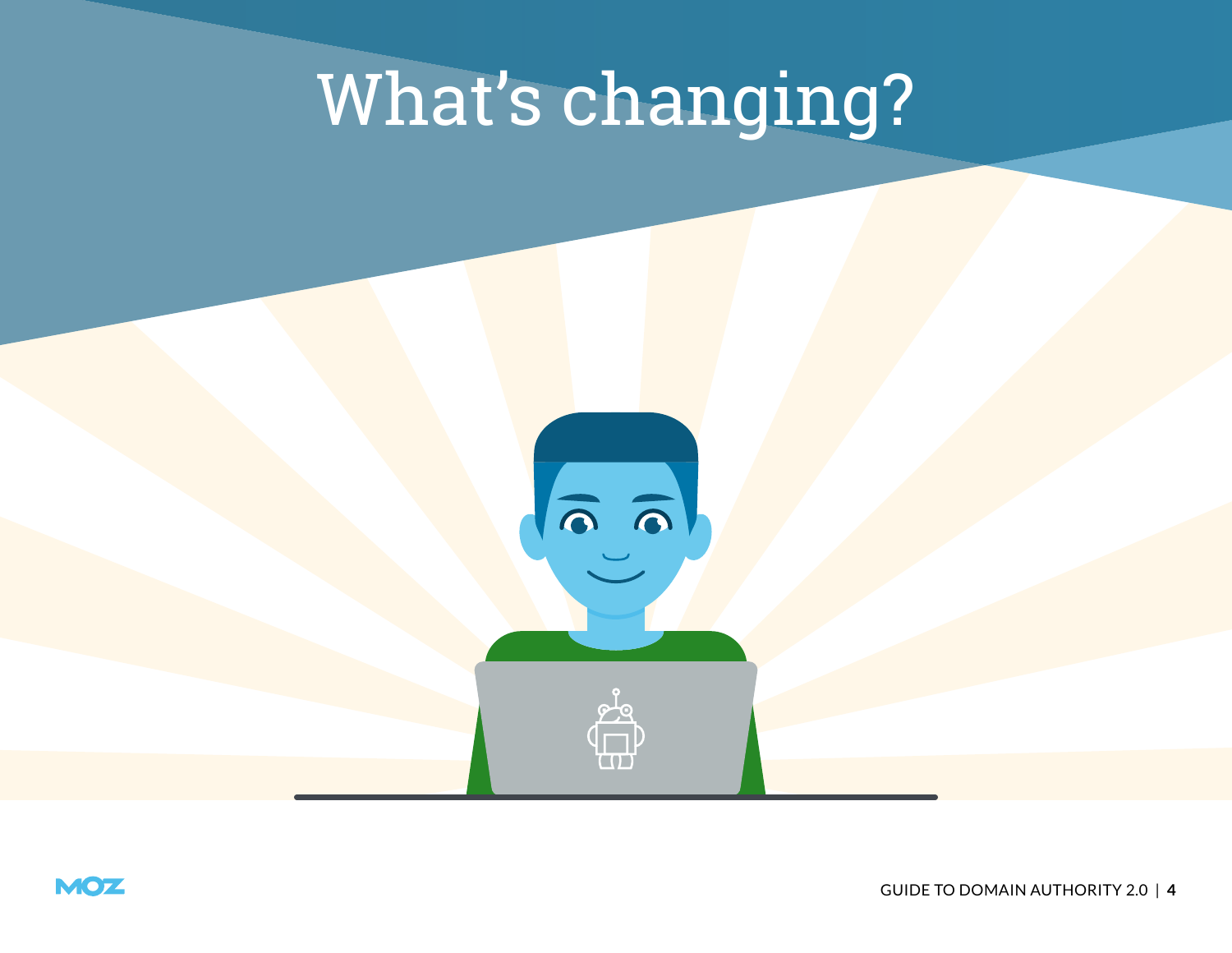### What's changing?

### **Moz now has...**





Fresher link data



More link data Fresher link data Better ways to interpret that link data

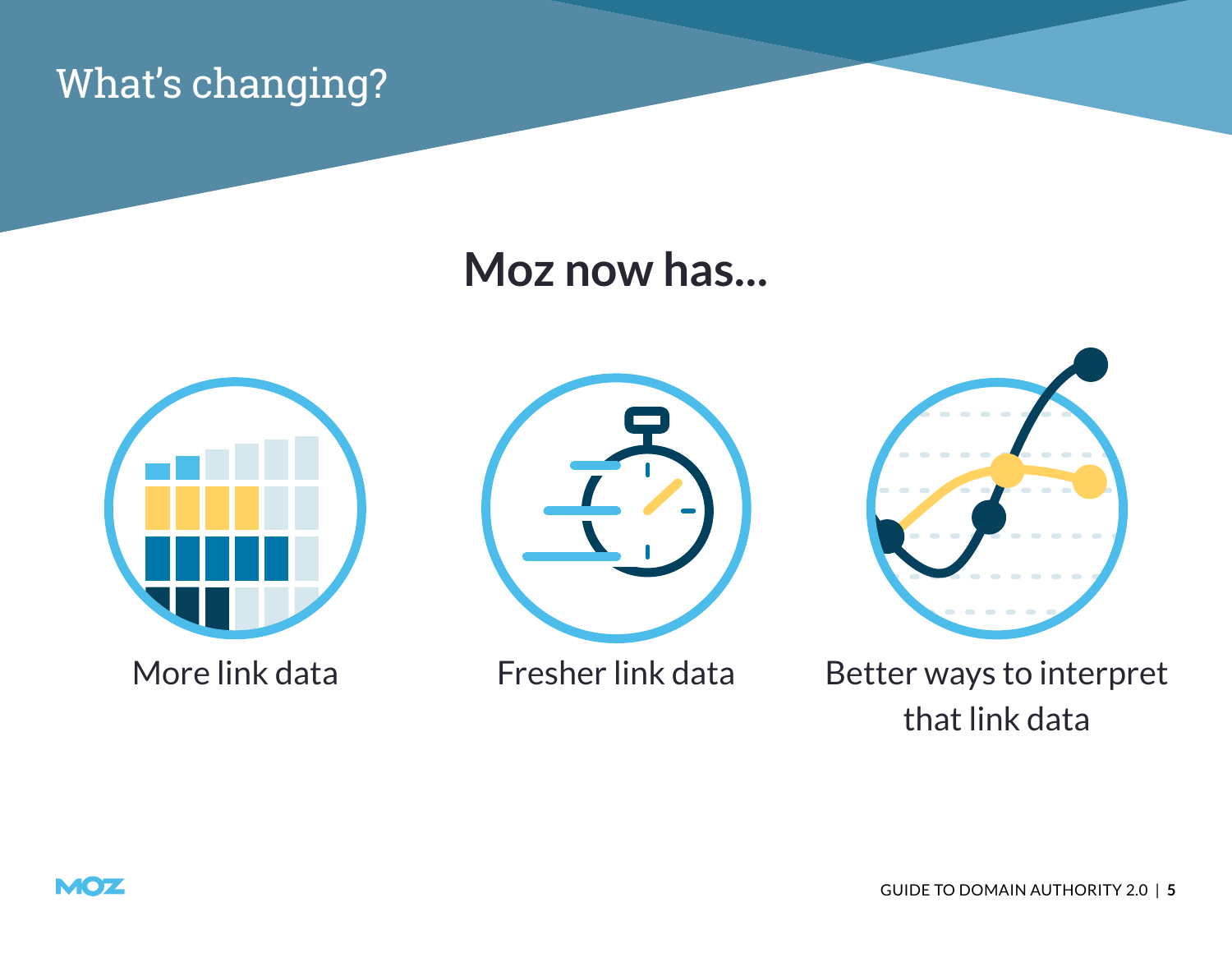The new Domain Authority will be the most accurate way to compare your site's ranking potential against your competition.

With metrics like Spam Score and link quality patterns factored into a sophisticated machine-learned model, you can keep pace with Google's algorithm updates and make smarter search marketing decisions.



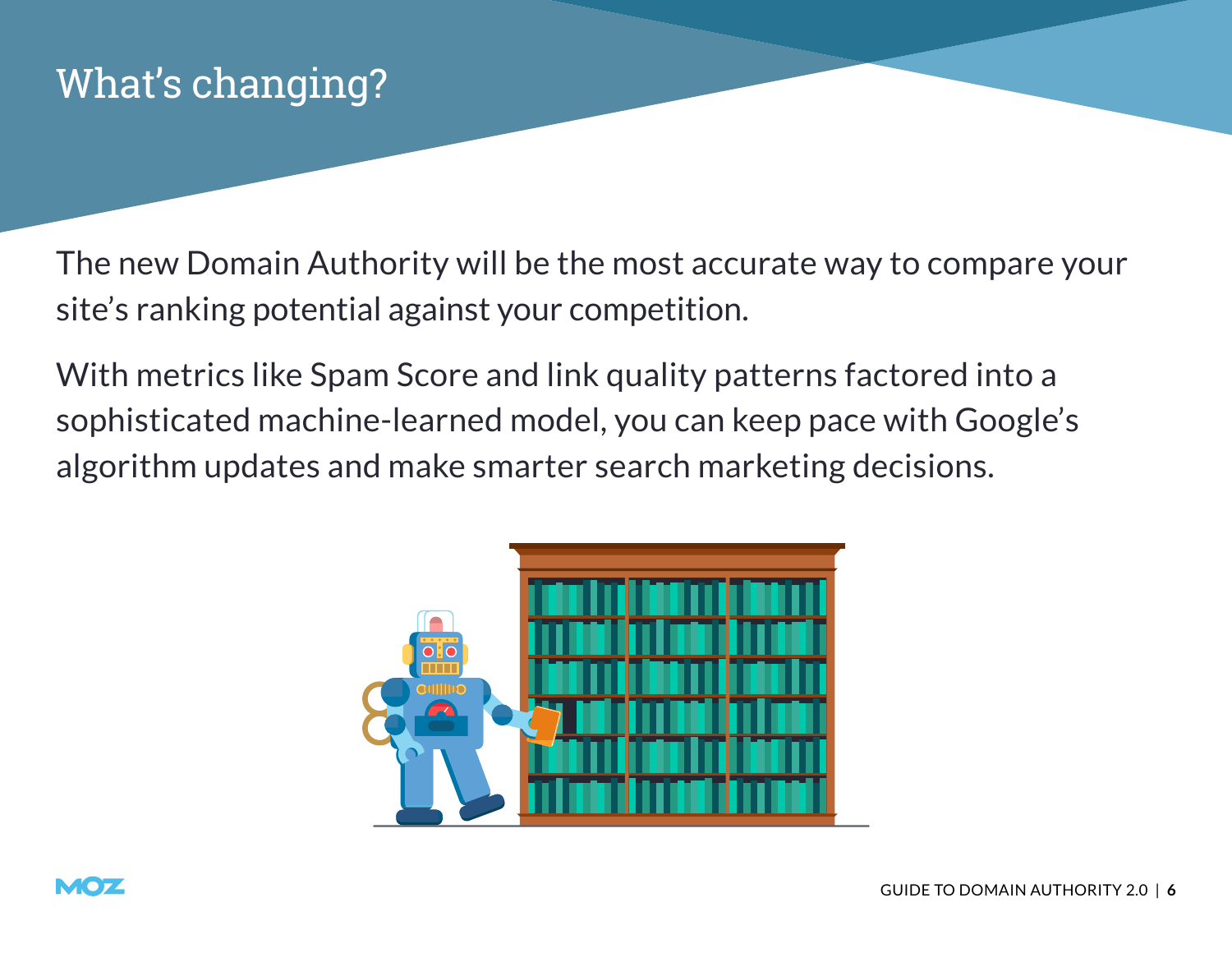### Timeline of recent updates

#### **Tracking metrics over time**

Moz starts tracking historical data. DA, PA, and Linking Domain counts can now be seen over time.

#### **New & improved algorithm**

Moz updates the way DA is calculated, adding new factors that will improve the accuracy of the scores.

#### **September 2017 April 2018 March 2019**

#### **Bigger & fresher link index**

Moz announces a rebuild of our link technology. This change makes our link index 35x bigger and 30x fresher than before.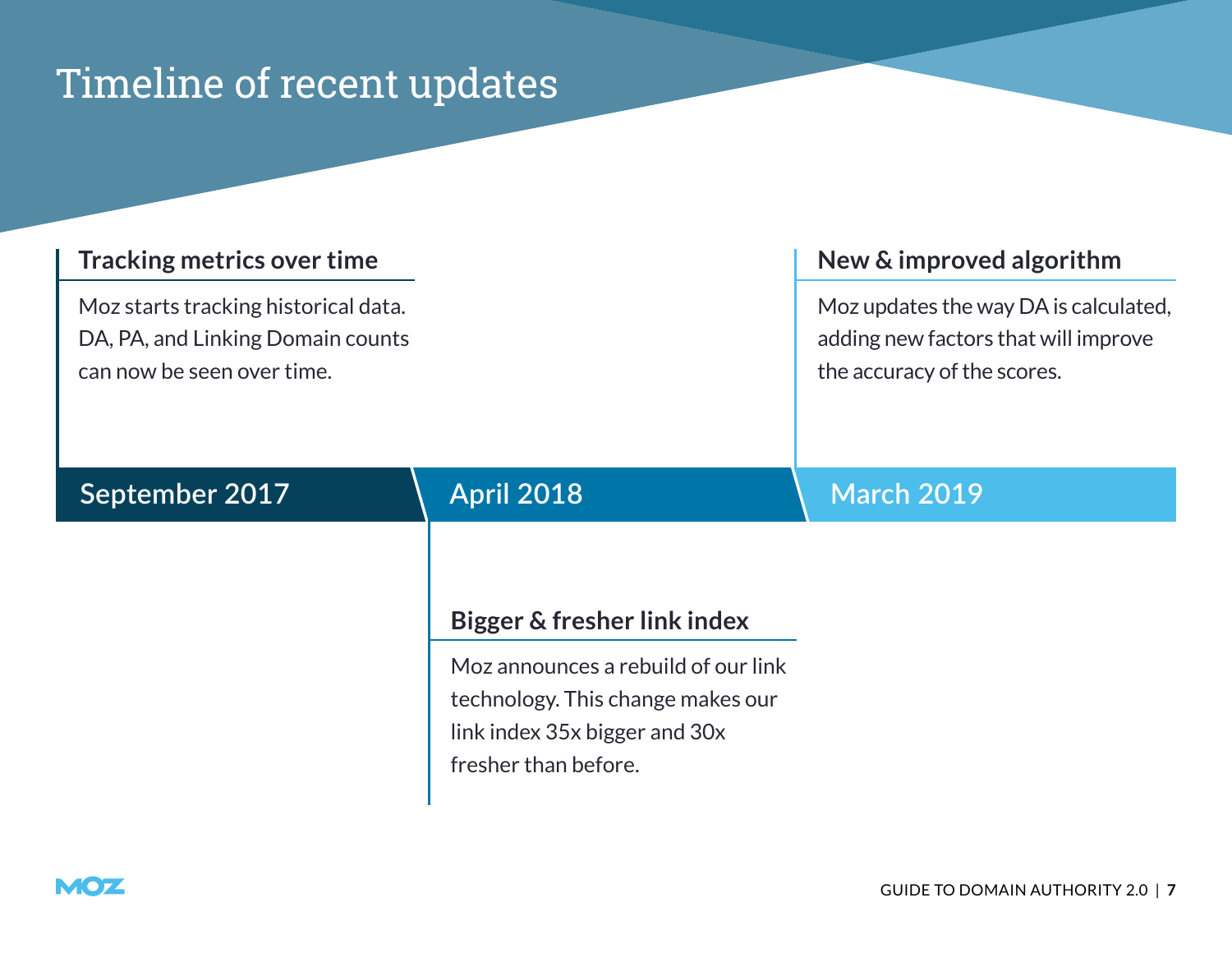## How will this affect my data?



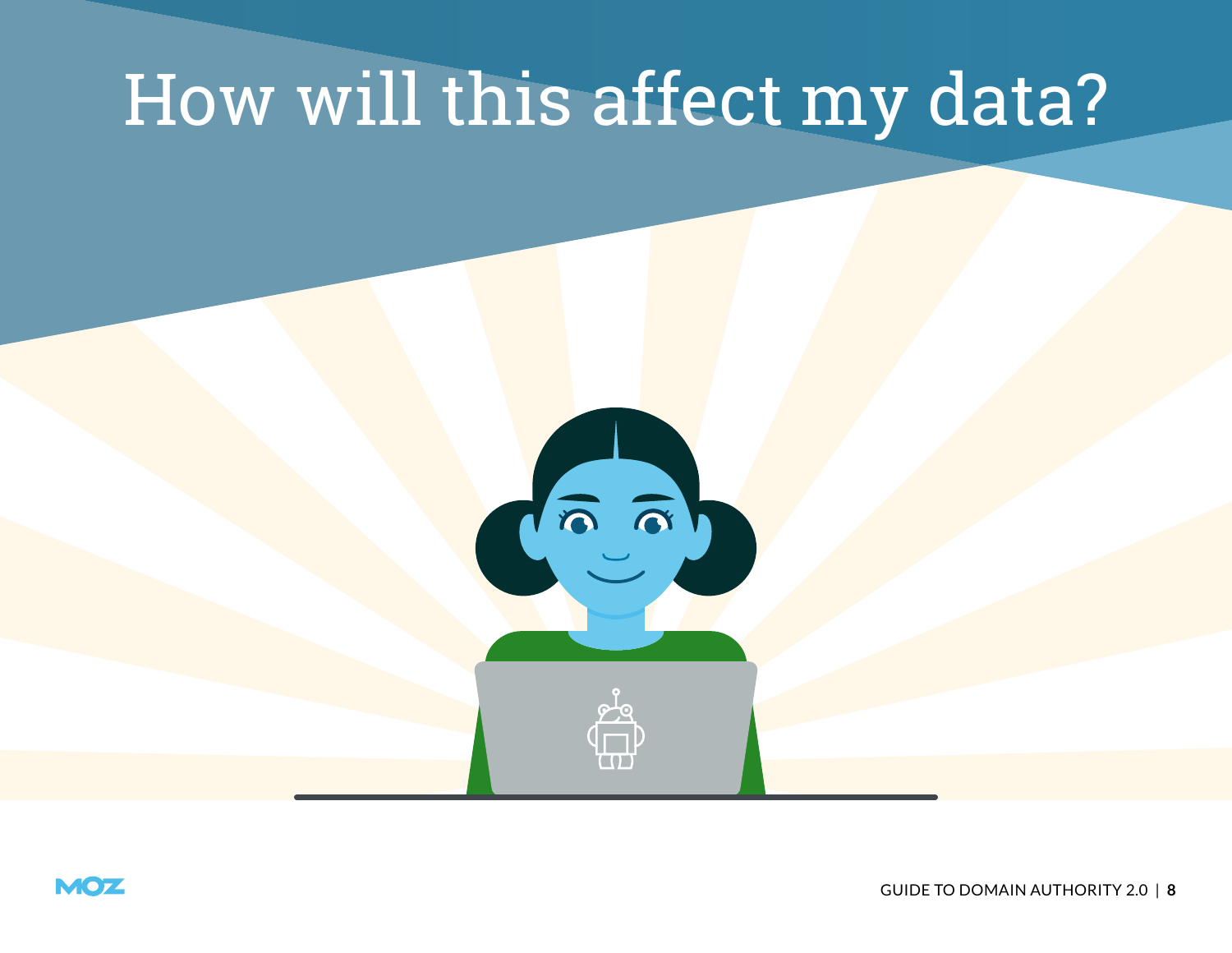If you monitor your site's Domain Authority, you can expect to notice some changes. For some sites, DA scores may be higher; for others, they may be lower.

This is due to the update in how we calculate scores and is not a direct reflection of a change you've made to your link building strategy.



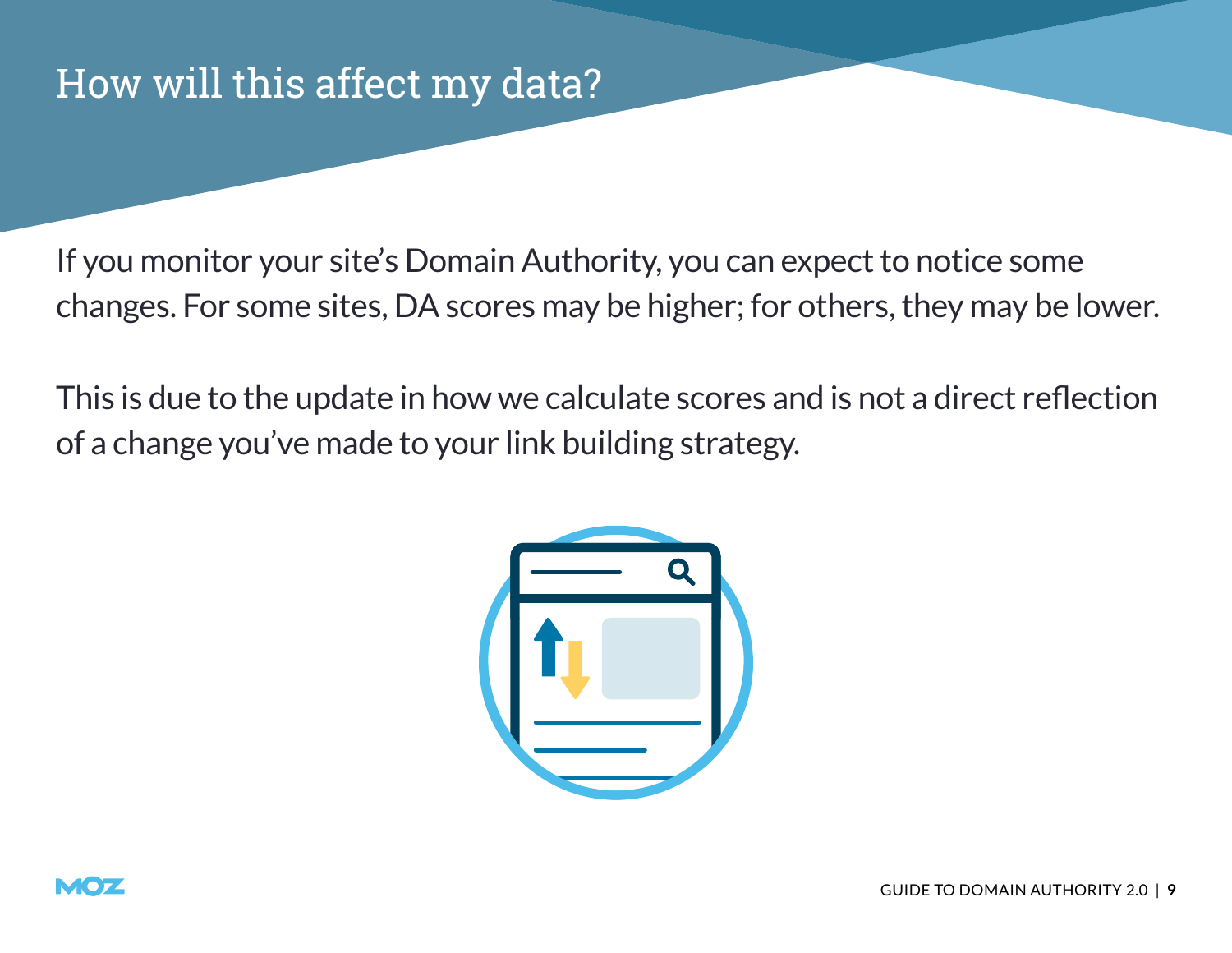The update will apply to historic data, so that you can continue to measure linear progress. This means that your "Metrics over time" will still be an accurate representation of your site's authority and link improvement over time.

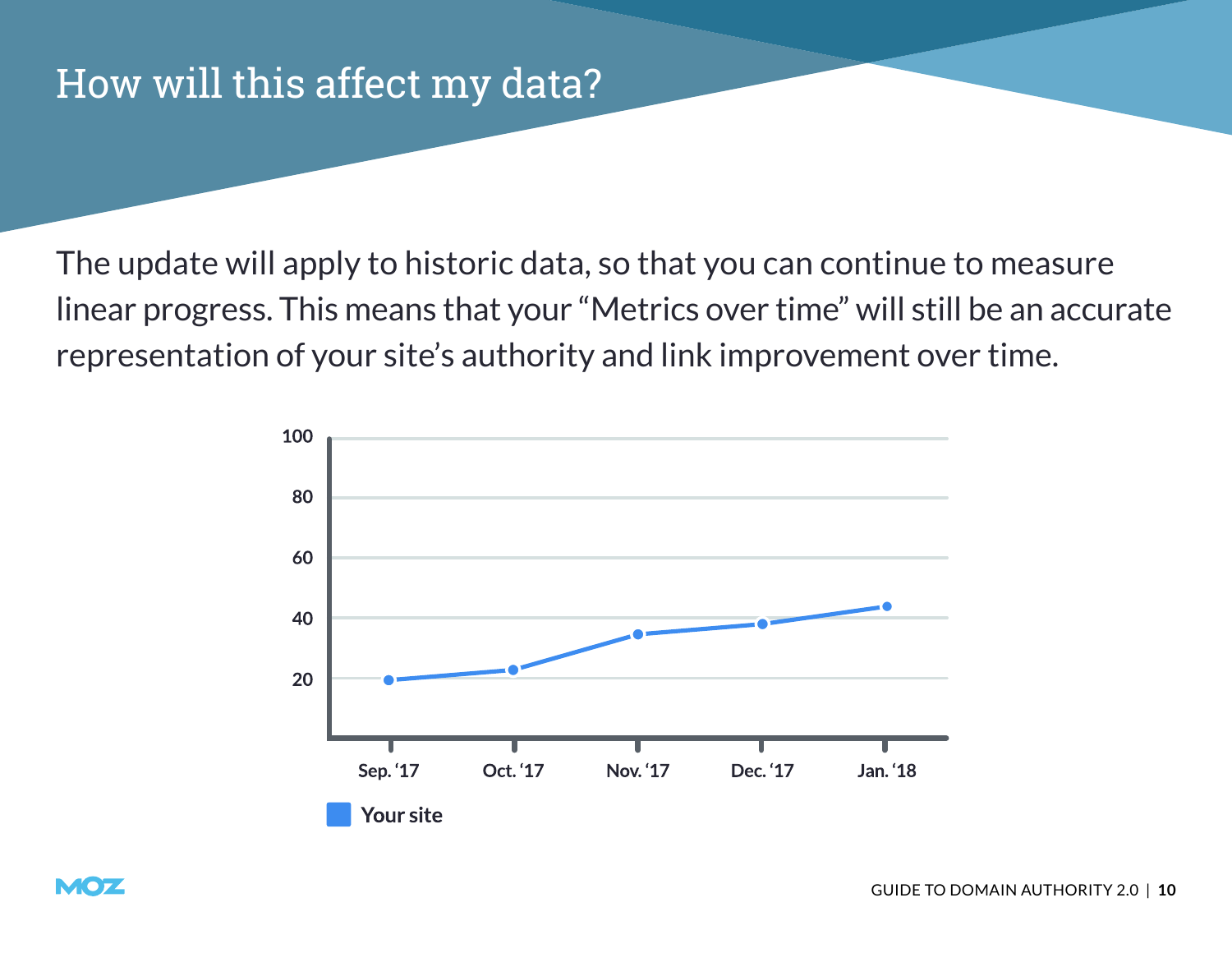If you have a Campaign with Moz, we will retain your old score temporarily for reference. You will be able to view this data in the Links section of your Campaign.

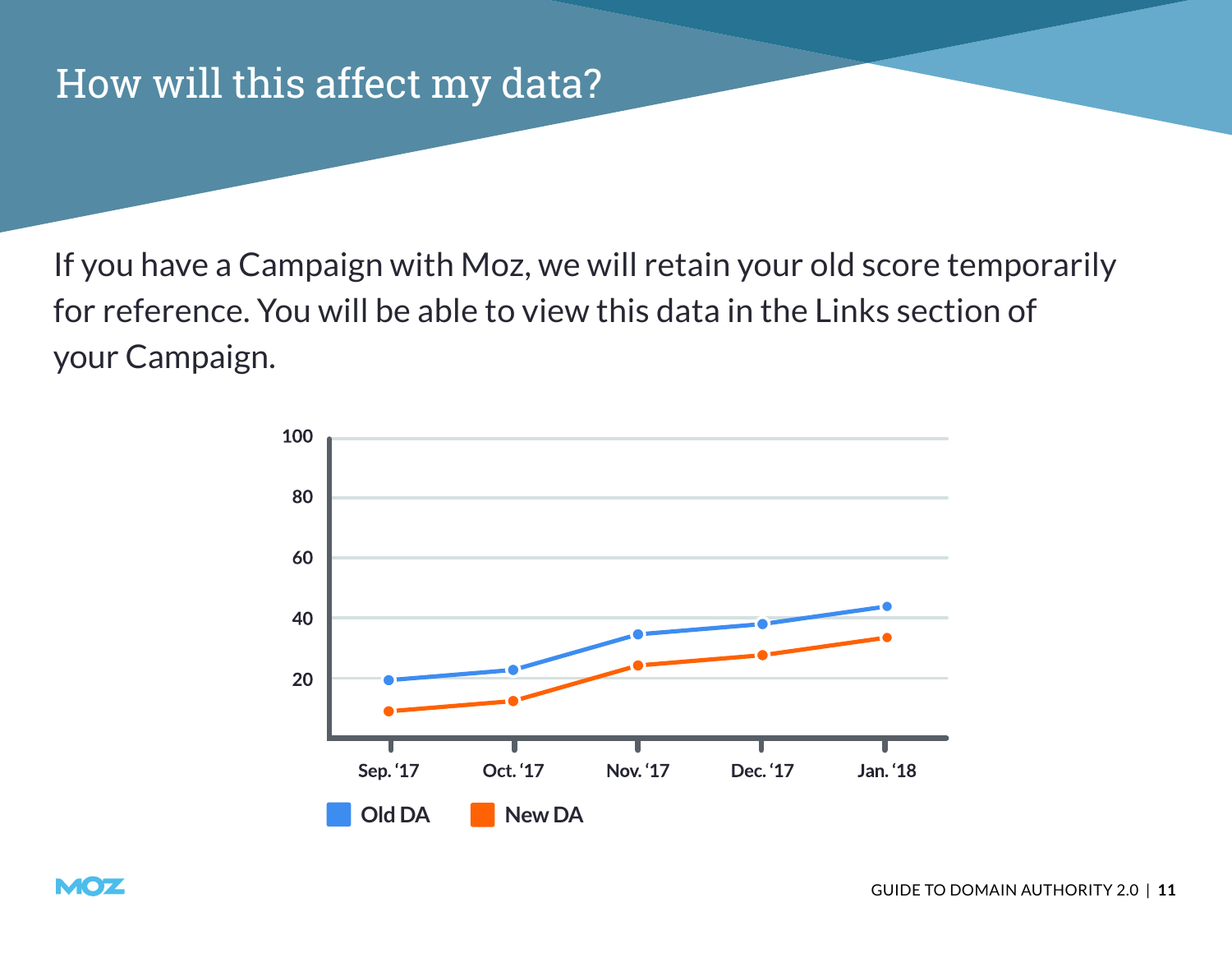Because we're adding more factors to our algorithm, sites with suspicious link patterns may notice a change in DA beyond their normal fluctuations. This could cause a larger gap between your site's score and the scores of others.

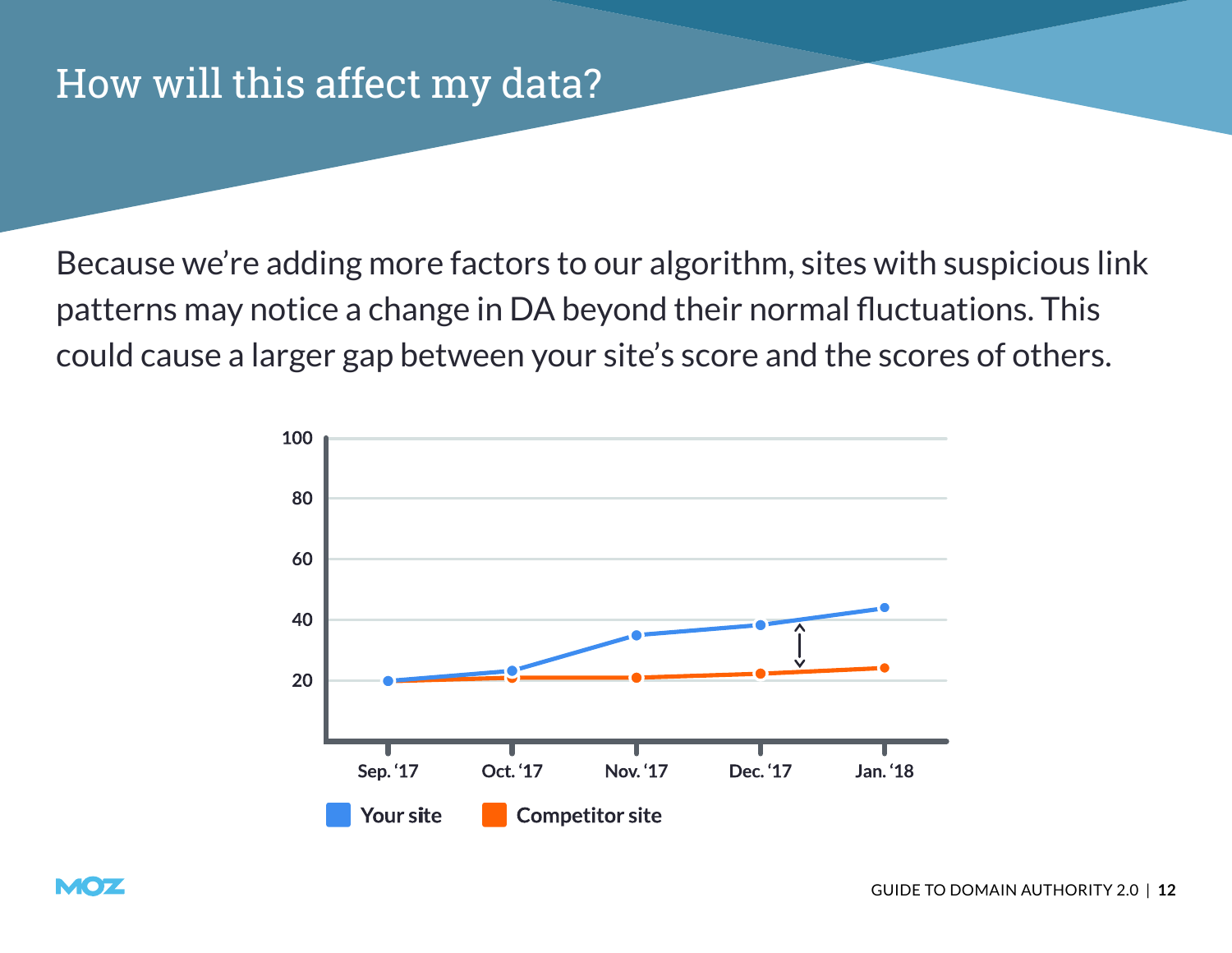# Dos and don'ts for using DA



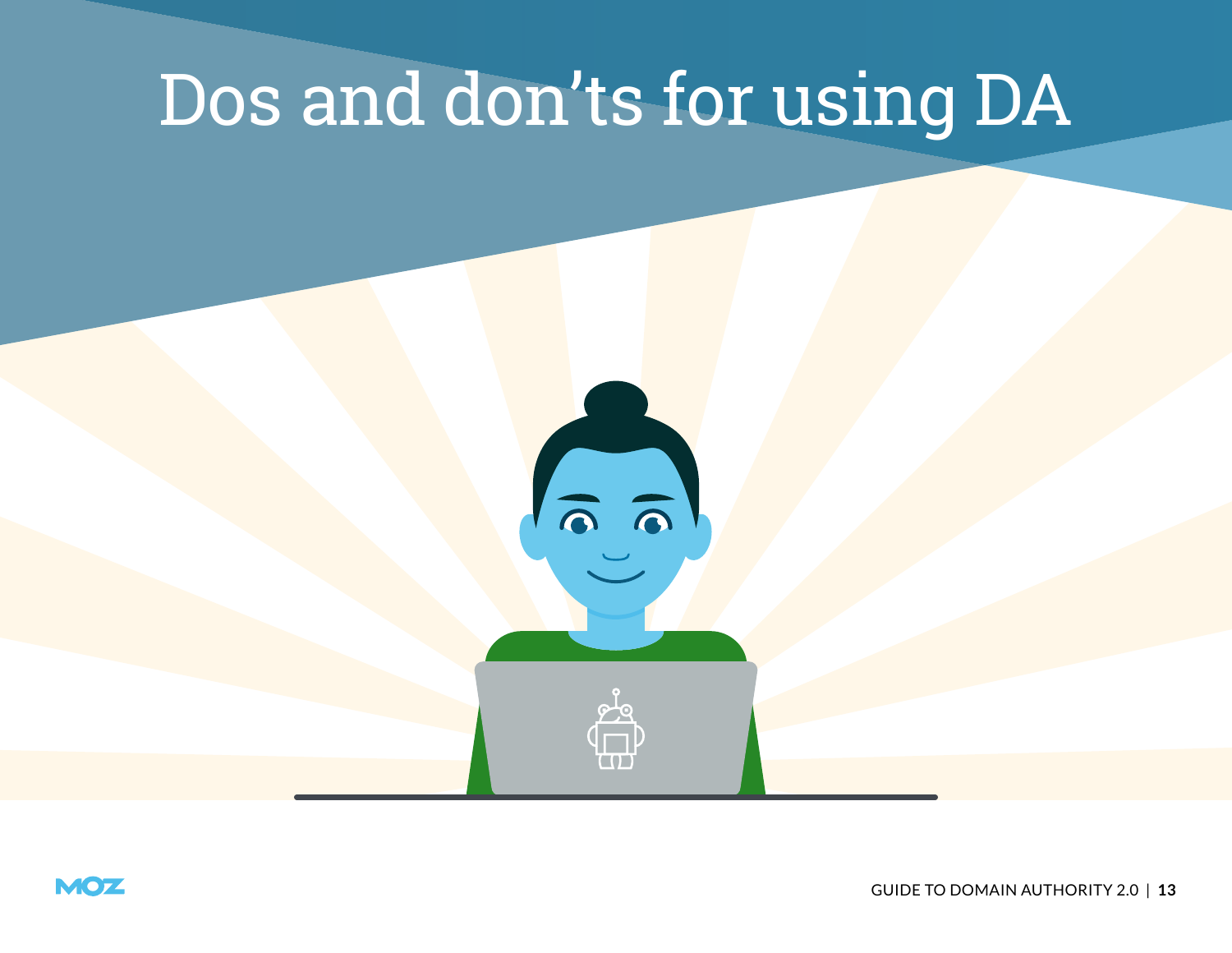### **DO:**

Use DA as a comparative metric between sites of a similar caliber, category, or industry.



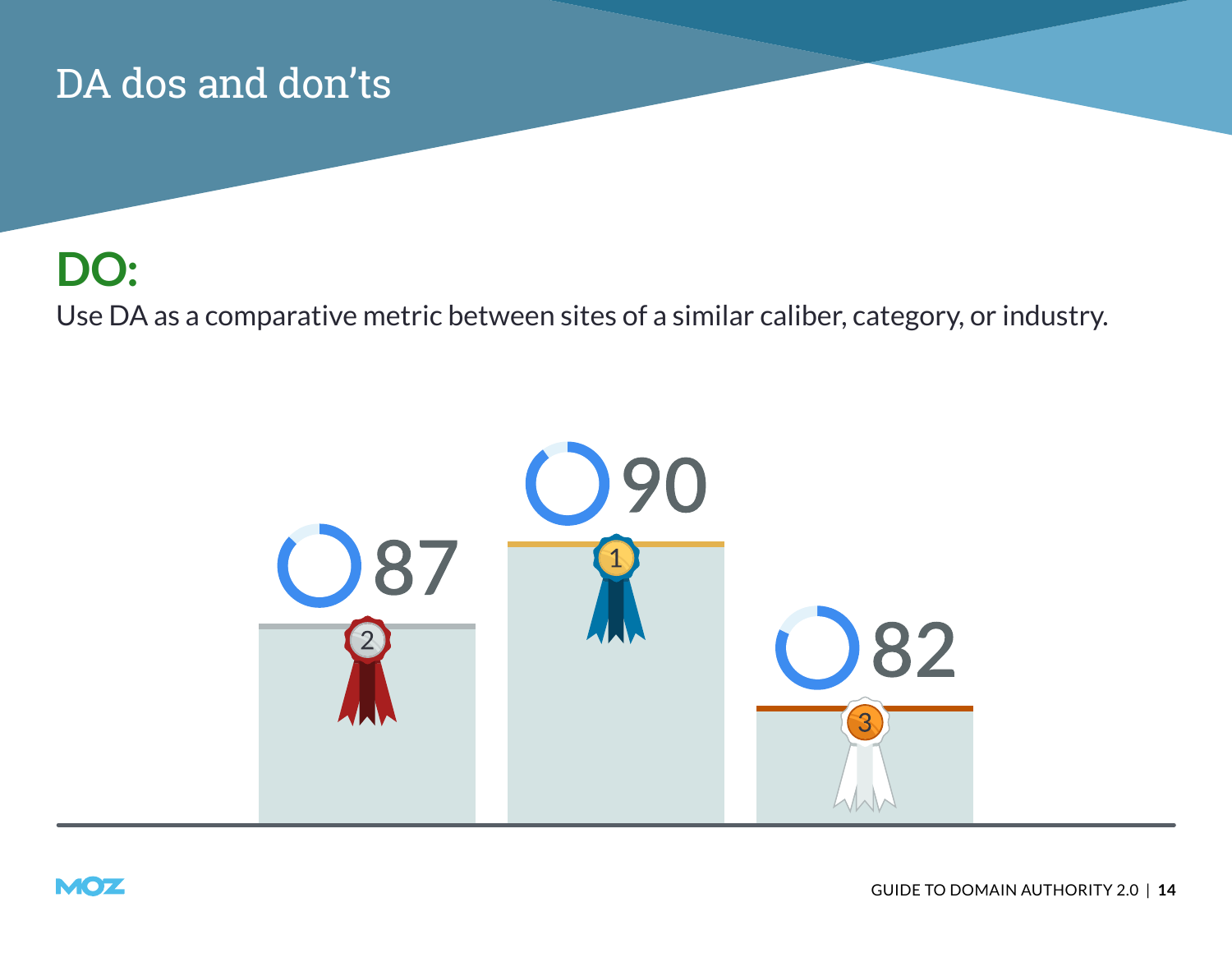### **DON'T:**

**MOZ** 

Don't look at your site's Domain Authority score in isolation.



Look to see how your competitors' DA scores fluctuated in light of any updates. How do you compare?

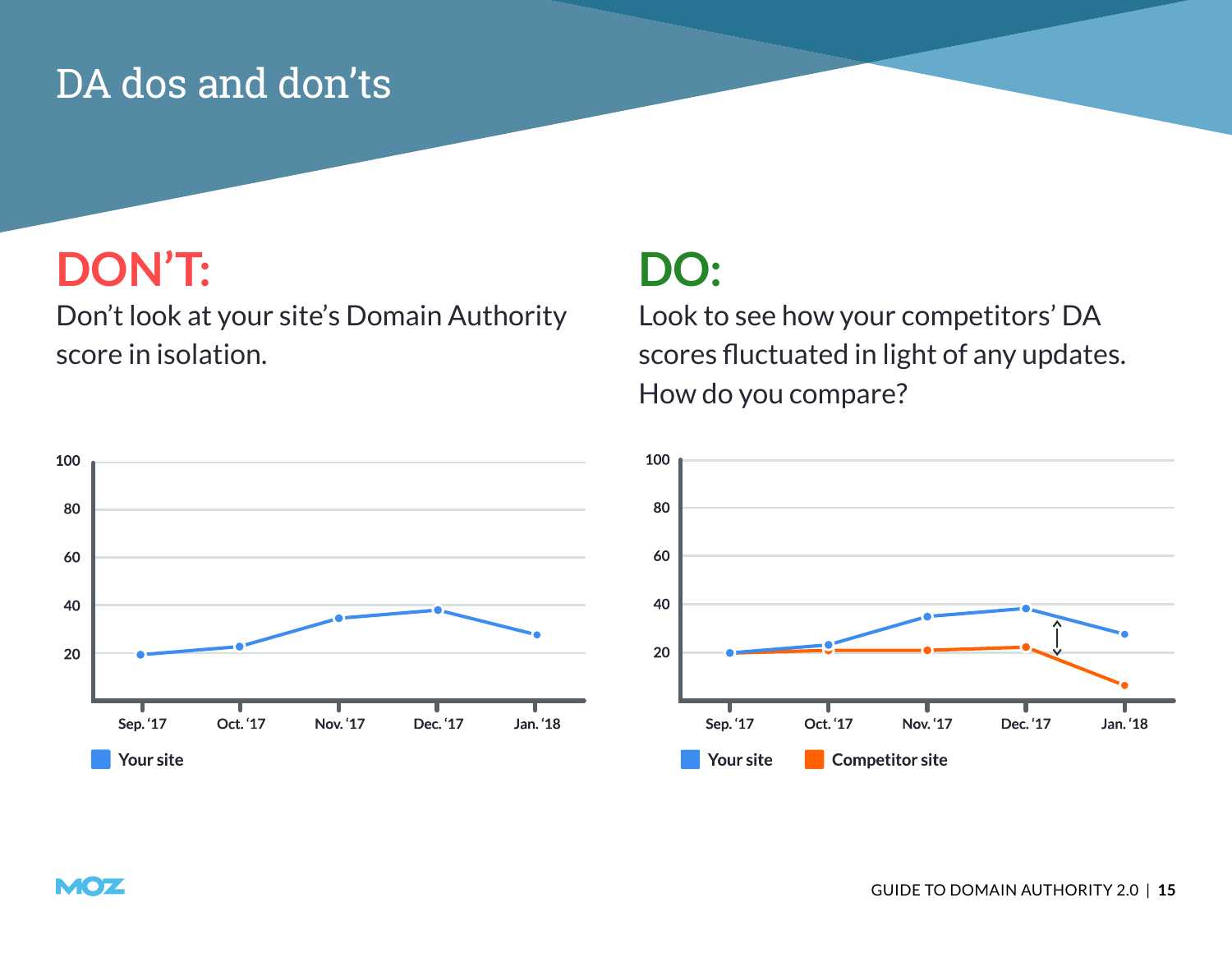### **DON'T:**

Don't mistake our 0–100 scale for an F–A grading on a test. You should not be aiming for 100 to get an "A," but rather should be aiming for a score that is higher than your direct competitors (those who show up near you in search results for your target keywords).



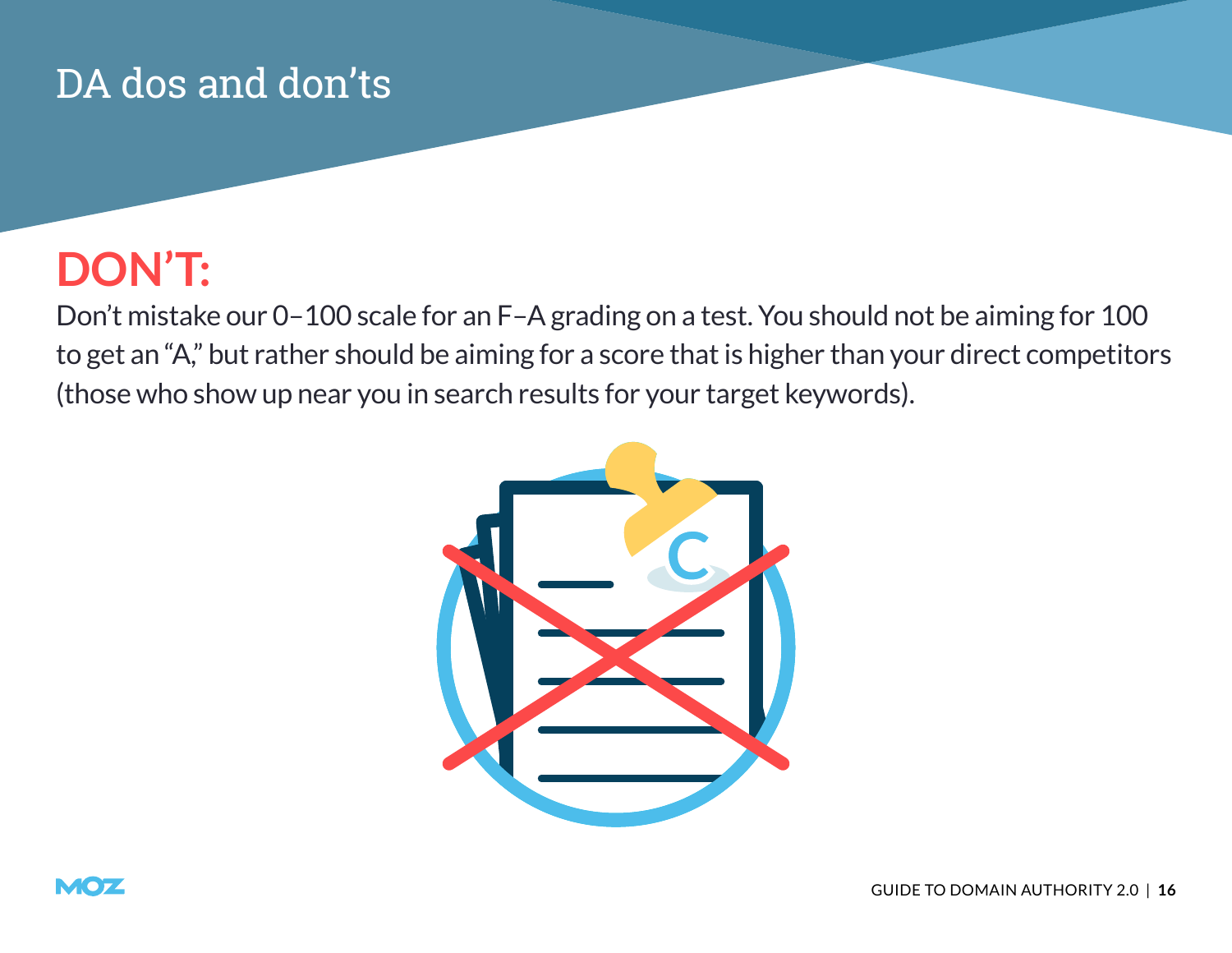### **DO:**

Expect regular fluctuations in your DA score, as both your site's link profile and the rest of the web change over time.



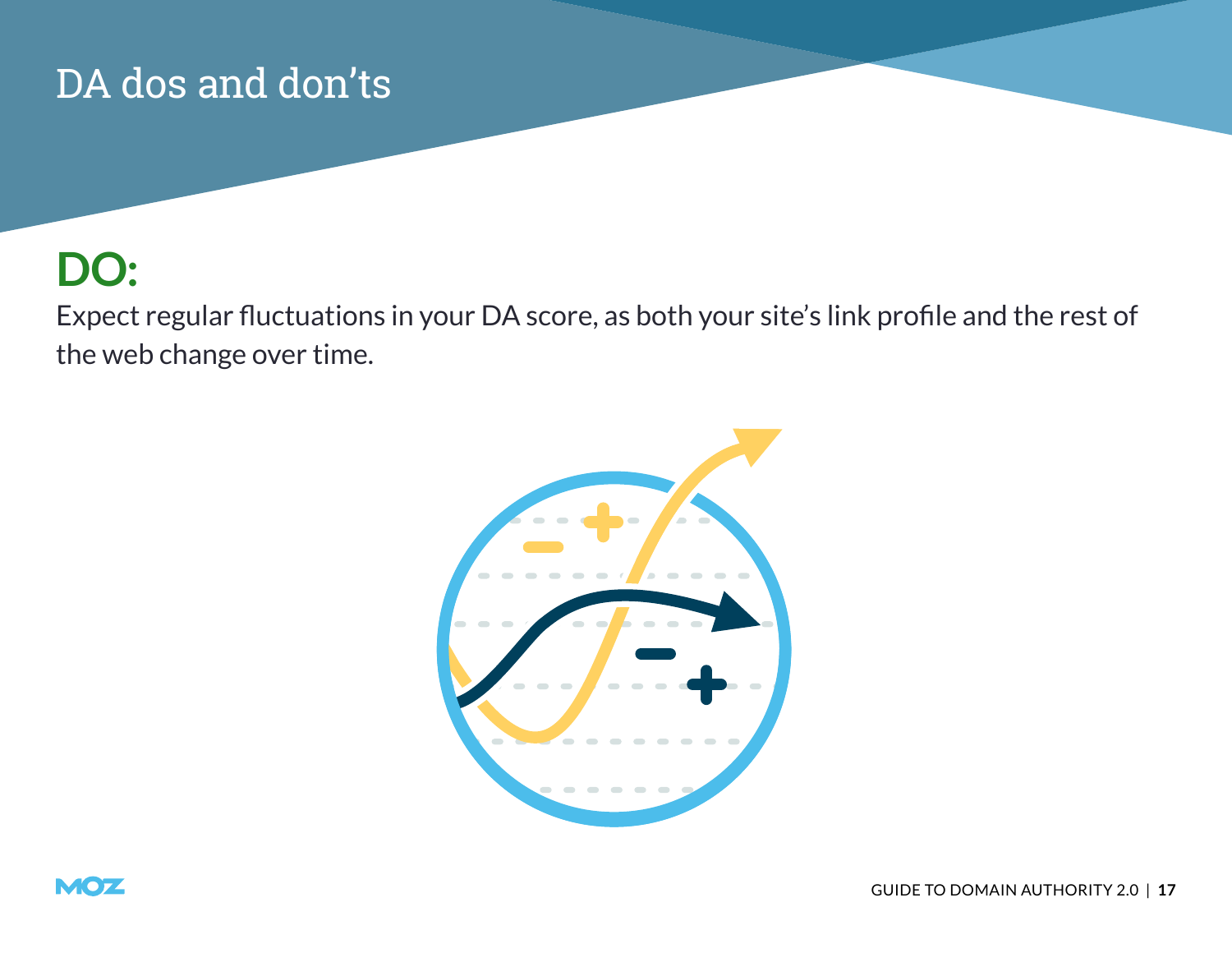### **DON'T:**

Don't mistake DA for PageRank, Google's link-based ranking signal. DA was created by Moz, and Google doesn't factor the score into your site's ranking.



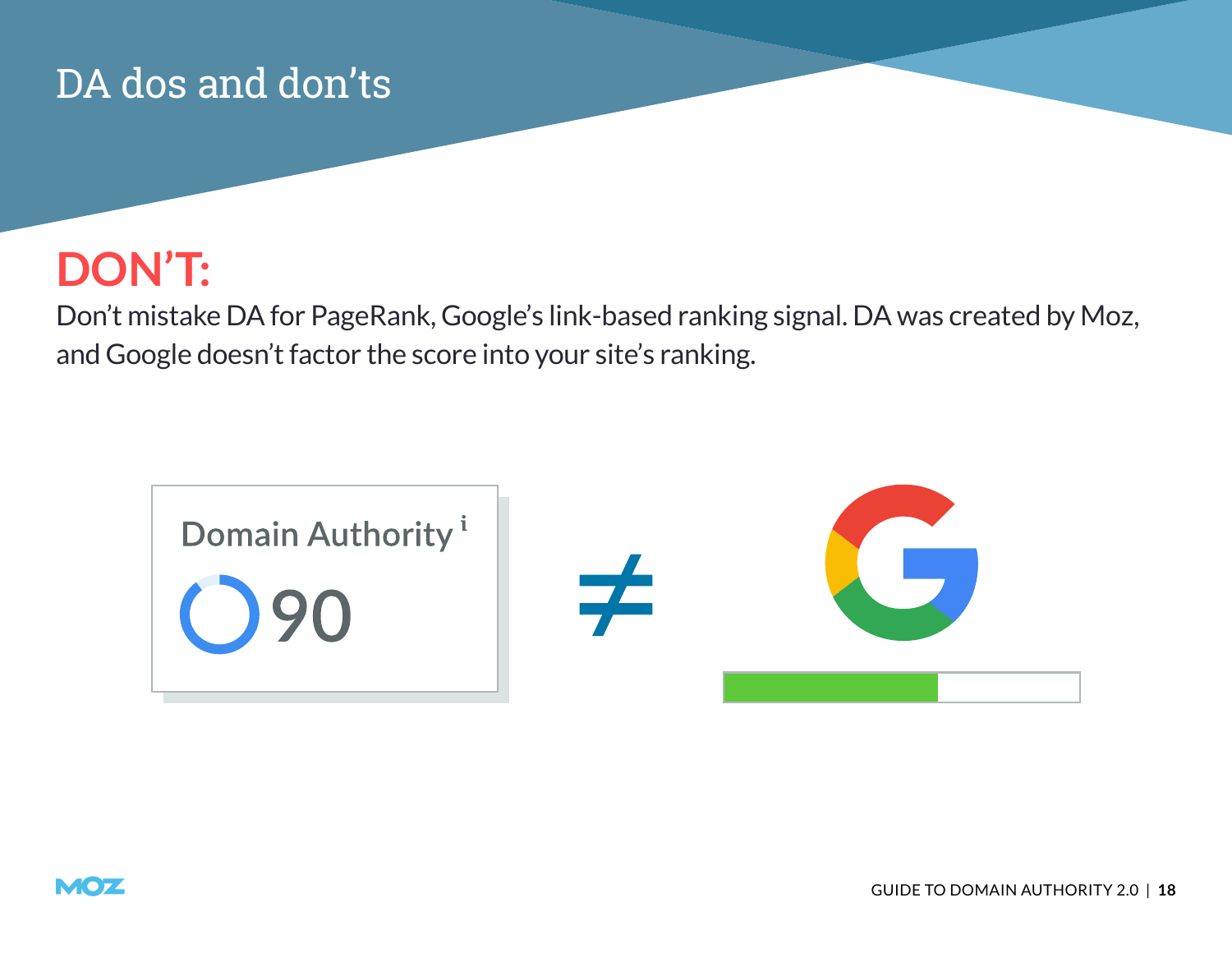### To sum it up:



Moz is changing the way our Domain Authority score is calculated for even better accuracy.



Expect changes to your DA score in light of this update, but know that it's not a reflection of changes to your site.



DA is a comparative metric, so look to see how your competitors' scores change, too.



Aim for a score that is higher than your direct competitors (those who show up near you in search results).